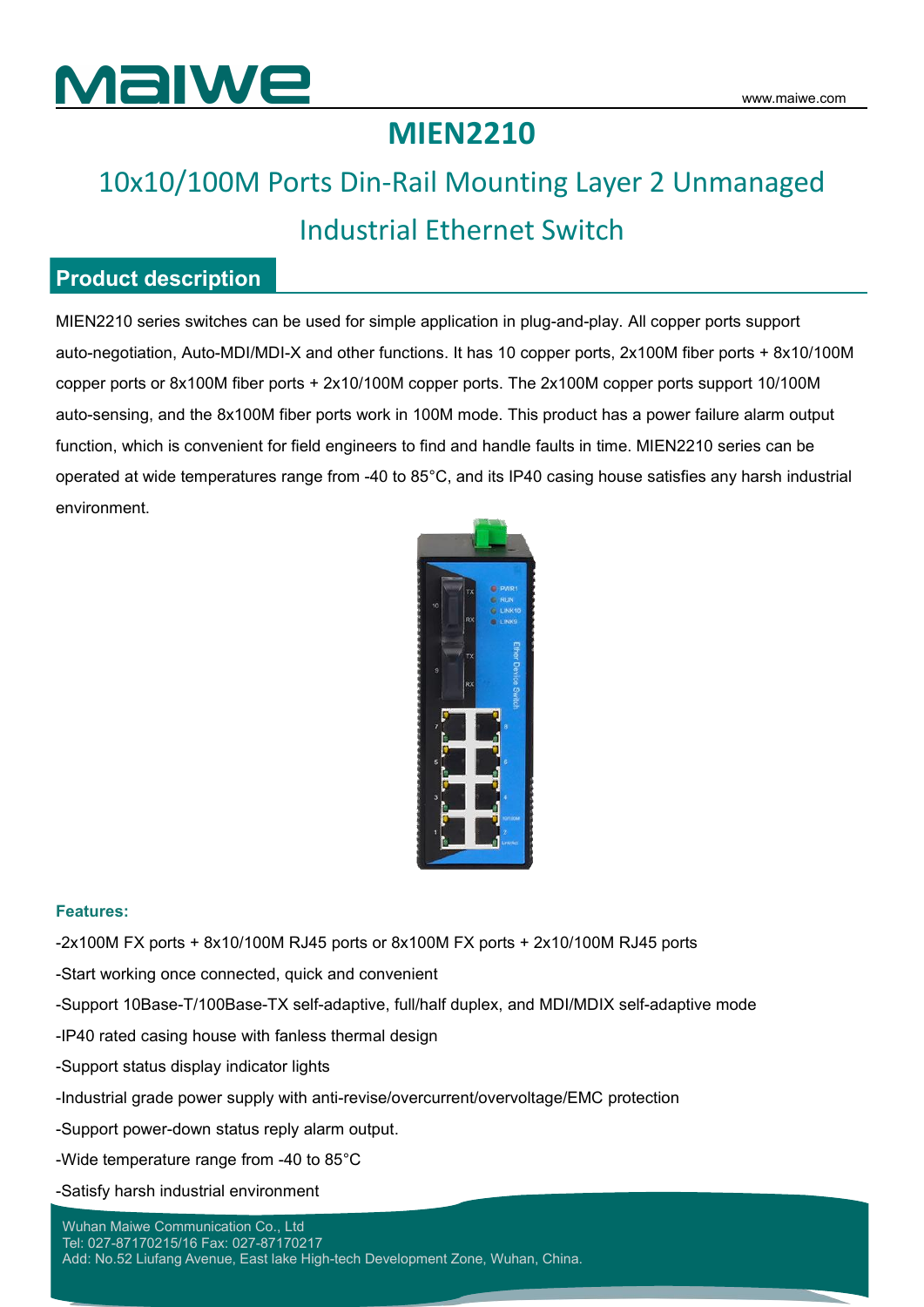# **Malwe**

### **Product specification**

#### **Technical Parameters**

| <b>Protocol Standard</b>       | IEEE802.3i-10BaseT, IEEE802.3u-100BaseTX/100BaseFX, IEEE802.3x(Flow<br>Control)                                            |
|--------------------------------|----------------------------------------------------------------------------------------------------------------------------|
| <b>Switch Capability</b>       |                                                                                                                            |
| <b>MAC Table Size</b>          | 2k                                                                                                                         |
| Switch Bandwidth               | 2Gbps                                                                                                                      |
| Switch Latency                 | $<$ 5µs                                                                                                                    |
| <b>Interface</b>               |                                                                                                                            |
| 100M port                      | Number: 10                                                                                                                 |
|                                | Connector: 1×9 fixed fiber port(single/multimode optional, SC/FC/ST interface)<br>or RJ45 100M TX port                     |
|                                | Baud rate: 100Base-FX(Fiber port), auto-negotiation 10/100Mbase-TX                                                         |
| Terminal block for power input | 5.08mm terminal block                                                                                                      |
| Terminal block for relay alarm | 5.08mm terminal block, 1A@24VDC                                                                                            |
| <b>Communication Distance</b>  |                                                                                                                            |
| Twisted-pair                   | 100m(CAT5/CAT5e cable)                                                                                                     |
| Multi-mode fiber               | 100M multi-mode:1310nm, 2km                                                                                                |
| Single mode fiber              | 100M single mode: 1310nm, 20/40km; 1550nm, 60/80km                                                                         |
| <b>LED Indicator Lights</b>    |                                                                                                                            |
|                                | Port light: LINK/ACT; SPEED                                                                                                |
| Front panel LED lights         | System work light: RUN                                                                                                     |
|                                | Power status light: PWR1; PWR2                                                                                             |
| <b>Power</b>                   |                                                                                                                            |
| Input power                    | DC12~48V<br>DC48V<br>AD220V*Please note that built-in DC48V is not supported, DC48V needs to use<br>external power adapter |
| Power consumption              | $\leq 6W@$ (MAX)                                                                                                           |
| Overload protection            | support                                                                                                                    |
| Inversed protection            | support                                                                                                                    |
| Redundancy protection          | support                                                                                                                    |
| <b>Working Environment</b>     |                                                                                                                            |
| Operating temperature          | -40°C~85°C                                                                                                                 |
|                                |                                                                                                                            |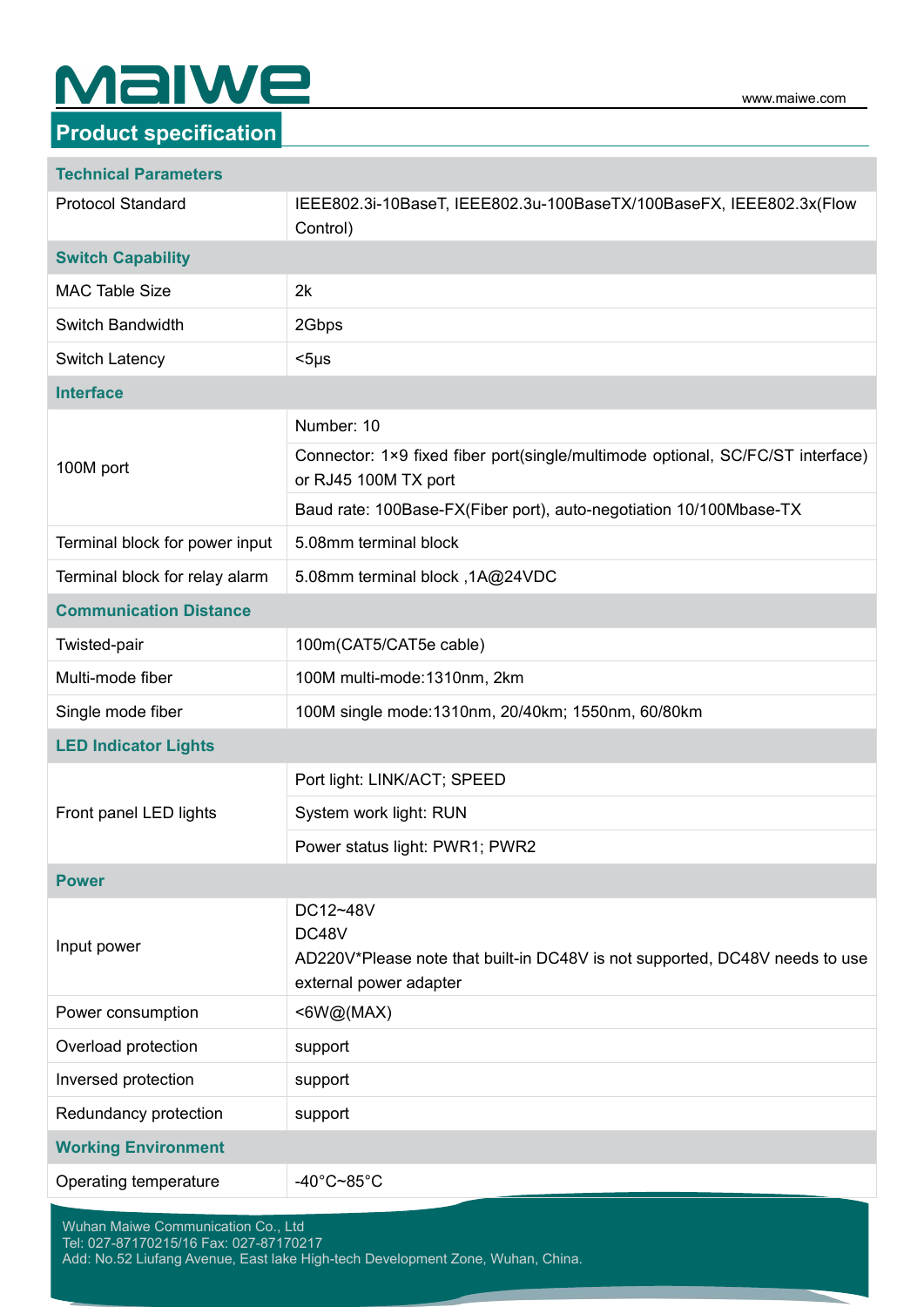## **Malwe**

| Storage temperature             | -40 $^{\circ}$ C~85 $^{\circ}$ C                                                                                                                                      |
|---------------------------------|-----------------------------------------------------------------------------------------------------------------------------------------------------------------------|
| Ambient humidity                | 5%~95%                                                                                                                                                                |
| <b>Physical Characteristics</b> |                                                                                                                                                                       |
| Shell                           | IP40 protection, aluminum alloy shell                                                                                                                                 |
| Installation                    | Standard 35mm DIN-rail Mounting                                                                                                                                       |
| Dimension                       | 54.0mm*144.0mm*110.0m (W×H×D)                                                                                                                                         |
| <b>Industry Standard</b>        |                                                                                                                                                                       |
| <b>EMC</b>                      | EN61000-4-2(ESD), Level 4<br>EN61000-4-3(RS), Level 4<br>EN61000-4-4(EFT), Level 4<br>EN61000-4-5(Surge), Level 4<br>EN61000-4-6(CS), Level 4<br>EN61000-4-8, Level 5 |
| Impact                          | IEC60068-2-27                                                                                                                                                         |
| Falling                         | IEC60068-2-32                                                                                                                                                         |
| Shock                           | IEC60068-2-6                                                                                                                                                          |
| <b>Warranty</b>                 |                                                                                                                                                                       |
| Warranty                        | 5 Years                                                                                                                                                               |
| Certification                   | CE, FCC, RoHS                                                                                                                                                         |

www.maiwe.com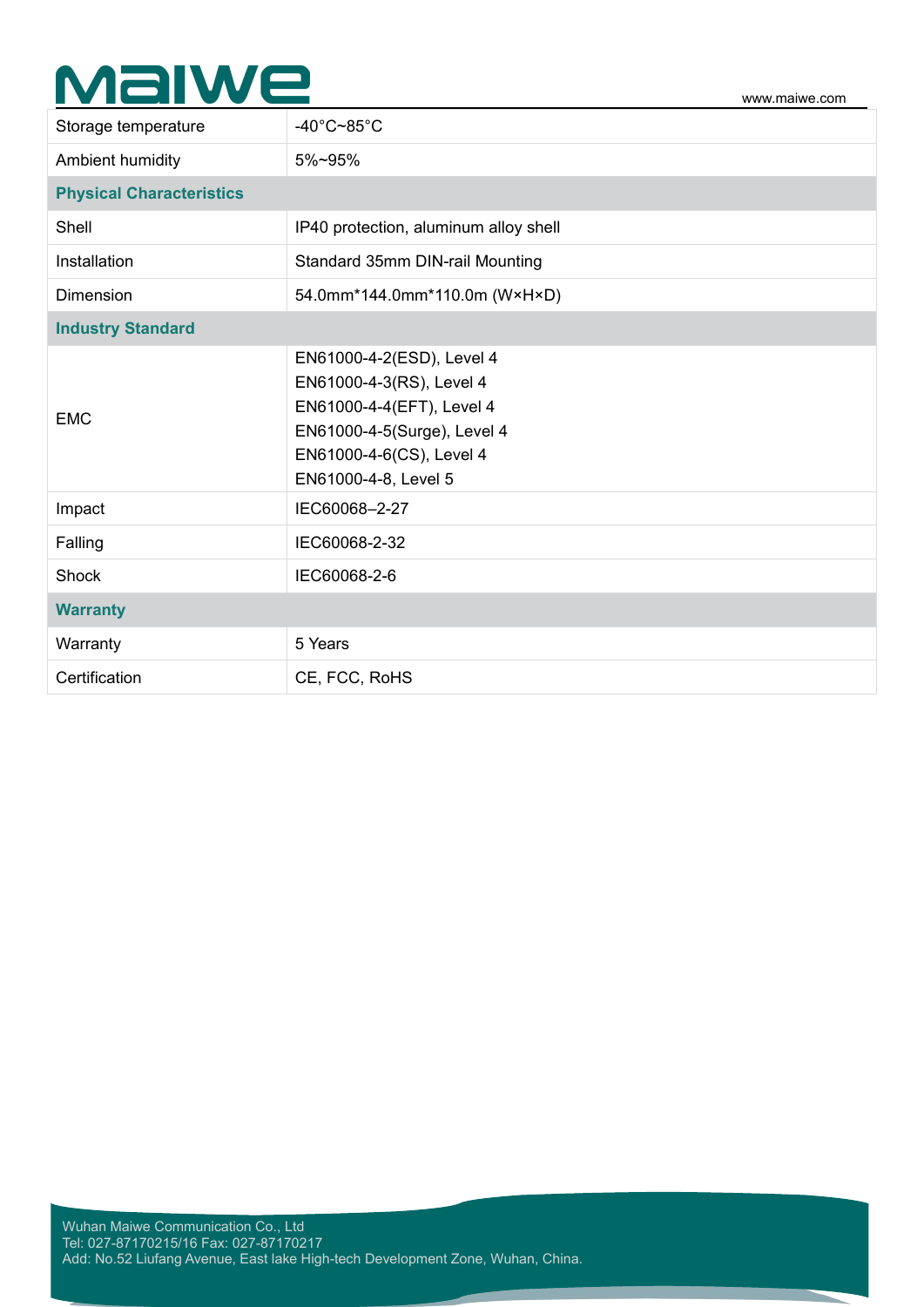



#### Din-rail mounting (unit: mm)

|--|

| MIEN2210-8M-SC02      | 8x100M fiber ports +2x10/100M RJ45 ports, redundant DC12~48V power |
|-----------------------|--------------------------------------------------------------------|
|                       | supply, Multi-mode, SC connector, 2KM                              |
| MIEN2210-8M-ST02      | 8x100M fiber ports +2x10/100M RJ45 ports, redundant DC12~48V power |
|                       | supply, Multi-mode, ST connector, 2KM                              |
| MIEN2210-8M-FC02      | 8x100M fiber ports +2x10/100M RJ45 ports, redundant DC12~48V power |
|                       | supply, Multi-mode, FC connector, 2KM                              |
| MIEN2210-8S-SC20      | 8x100M fiber ports +2x10/100M RJ45 ports, redundant DC12~48V power |
|                       | supply, Single-mode, SC connector, 20KM                            |
| MIEN2210-8S-ST20      | 8x100M fiber ports +2x10/100M RJ45 ports, redundant DC12~48V power |
|                       | supply, Single-mode, ST connector, 20KM                            |
| MIEN2210-8S-FC20      | 8x100M fiber ports +2x10/100M RJ45 ports, redundant DC12~48V power |
|                       | supply, Single-mode, FC connector, 20KM                            |
| MIEN2210-8M-SC02-DC48 | 8x100M fiber ports +2x10/100M RJ45 ports, redundant DC36~72V power |
|                       | supply, Multi-mode, SC connector, 2KM                              |

Wuhan Maiwe Communication Co., Ltd Tel: 027-87170215/16 Fax: 027-87170217 Add: No.52 Liufang Avenue, East lake High-tech Development Zone, Wuhan, China.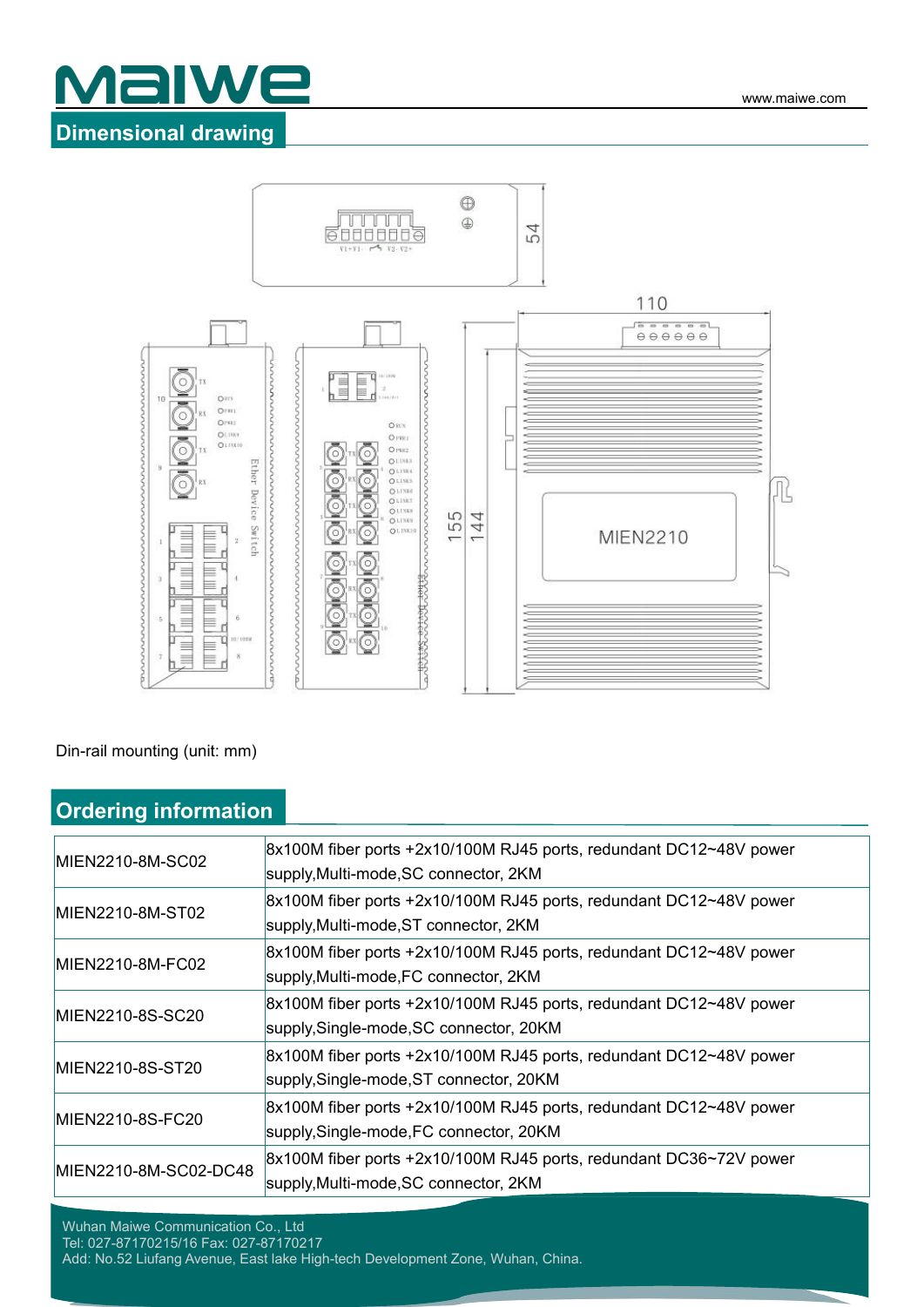# **Malwe**

| MIEN2210-8M-ST02-DC48  | 8x100M fiber ports +2x10/100M RJ45 ports, redundant DC36~72V power<br>supply, Multi-mode, ST connector, 2KM              |
|------------------------|--------------------------------------------------------------------------------------------------------------------------|
| MIEN2210-8M-FC02-DC48  | 8x100M fiber ports +2x10/100M RJ45 ports, redundant DC36~72V power<br>supply, Multi-mode, FC connector, 2KM              |
| MIEN2210-8S-SC20-DC48  | 8x100M fiber ports +2x10/100M RJ45 ports, redundant DC36~72V power<br>supply, Single-mode, SC connector, 20KM            |
| MIEN2210-8S-ST20-DC48  | 8x100M fiber ports +2x10/100M RJ45 ports, redundant DC36~72V power<br>supply, Single-mode, ST connector, 20KM            |
| MIEN2210-8S-FC20-DC48  | 8x100M fiber ports +2x10/100M RJ45 ports, redundant DC36~72V power<br>supply, Single-mode, FC connector, 20KM            |
| MIEN2210-8M-SC02-AD220 | 8x100M fiber ports +2x10/100M RJ45 ports, AC85-264V/DC110~370V isolated<br>power supply, Multi-mode, SC connector, 2KM   |
| MIEN2210-8M-ST02-AD220 | 8x100M fiber ports +2x10/100M RJ45 ports, AC85-264V/DC110~370V isolated<br>power supply, Multi-mode, ST connector, 2KM   |
| MIEN2210-8M-FC02-AD220 | 8x100M fiber ports +2x10/100M RJ45 ports, AC85-264V/DC110~370V isolated<br>power supply, Multi-mode, FC connector, 2KM   |
| MIEN2210-8S-SC20-AD220 | 8x100M fiber ports +2x10/100M RJ45 ports, AC85-264V/DC110~370V isolated<br>power supply, Single-mode, SC connector, 20KM |
| MIEN2210-8S-ST20-AD220 | 8x100M fiber ports +2x10/100M RJ45 ports, AC85-264V/DC110~370V isolated<br>power supply, Single-mode, ST connector, 20KM |
| MIEN2210-8S-FC20-AD220 | 8x100M fiber ports +2x10/100M RJ45 ports, AC85-264V/DC110~370V isolated<br>power supply, Single-mode, FC connector, 20KM |
| MIEN2210-2M-SC02       | 2x100M fiber ports +8x10/100M RJ45 ports, redundant DC12~48V power<br>supply, Multi-mode, SC connector, 2KM              |
| MIEN2210-2M-ST02       | 2x100M fiber ports +8x10/100M RJ45 ports, redundant DC12~48V power<br>supply, Multi-mode, ST connector, 2KM              |
| MIEN2210-2M-FC02       | 2x100M fiber ports +8x10/100M RJ45 ports, redundant DC12~48V power<br>supply, Multi-mode, FC connector, 2KM              |
| MIEN2210-2S-SC20       | 2x100M fiber ports +8x10/100M RJ45 ports, redundant DC12~48V power<br>supply, Single-mode, SC connector, 20KM            |
| MIEN2210-2S-ST20       | 2x100M fiber ports +8x10/100M RJ45 ports, redundant DC12~48V power<br>supply, Single-mode, ST connector, 20KM            |
| MIEN2210-2S-FC20       | 2x100M fiber ports +8x10/100M RJ45 ports, redundant DC12~48V power<br>supply, Single-mode, FC connector, 20KM            |
| MIEN2210-2M-SC02-DC48  | 2x100M fiber ports +8x10/100M RJ45 ports, redundant DC36~72V power<br>supply, Multi-mode, SC connector, 2KM              |
| MIEN2210-2M-ST02-DC48  | 2x100M fiber ports +8x10/100M RJ45 ports, redundant DC36~72V power<br>supply, Multi-mode, ST connector, 2KM              |
| MIEN2210-2M-FC02-DC48  | 2x100M fiber ports +8x10/100M RJ45 ports, redundant DC36~72V power<br>supply, Multi-mode, FC connector, 2KM              |
| MIEN2210-2S-SC20-DC48  | 2x100M fiber ports +8x10/100M RJ45 ports, redundant DC36~72V power<br>supply, Single-mode, SC connector, 20KM            |